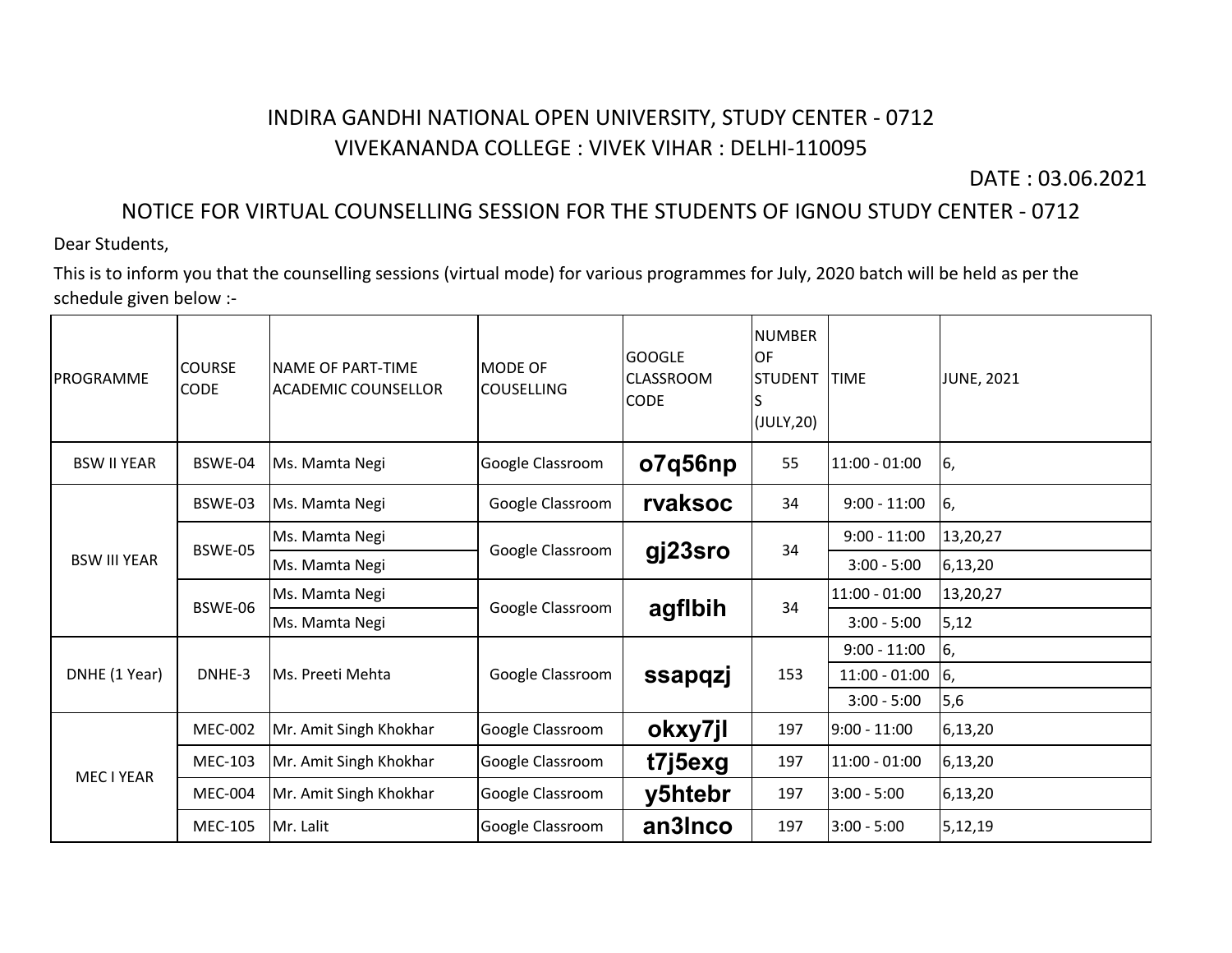| <b>MEC II YEAR</b> | <b>MECE-001</b> | Mr. T.P. Pandey          | Google Classroom | <b>Iwtaugc</b> | 37  | $3:00 - 5:00$   | 5,12,19    |
|--------------------|-----------------|--------------------------|------------------|----------------|-----|-----------------|------------|
| MEG I YEAR         | MEG-1           | Dr. Amit Kumar           | Google Classroom | lyf2l5f        | 364 | $11:00 - 01:00$ | 6,13,20,27 |
| MEG II YEAR        | MEG-5           | Dr. Amit Kumar           | Google Classroom | e5j5ug2        | 233 | $9:00 - 11:00$  | 6,13,20,27 |
|                    |                 |                          |                  |                |     | $1:00 - 3:00$   | 6,         |
|                    | MEG-8           | Ms. Sonali Gopal Bharwas | Google Classroom | fv2xxeh        | 92  | $11:00 - 01:00$ | 6,13,20,27 |
| MHD I YEAR         | MHD-02          | Dr. Avadesh Kumar        | Google Classroom | 5jbwtoq        | 111 | $9:00 - 11:00$  | 6,13,20,27 |
|                    | MHD-03          | Dr. Avadesh Kumar        | Google Classroom | gdbr5dc        | 111 | $11:00 - 01:00$ | 6,13,20,27 |
|                    |                 |                          |                  |                |     | $3:00 - 5:00$   | 5,         |
|                    | MHD-06          | Dr. Avadesh Kumar        | Google Classroom | ligj2mg        | 111 | $1:00 - 3:00$   | 6,13,20,27 |
|                    |                 |                          |                  |                |     | $3:00 - 5:00$   | 12,        |
|                    | MHD-9           | Dr. Gopal Lal Meena      | Google Classroom | tbihbcn        | 119 | $9:00 - 11:00$  | 20,27      |
| MHD II YEAR        |                 |                          |                  |                |     | $11:00 - 01:00$ | 6,13,20    |
|                    | MHD-17          | Dr. Gopal Lal Meena      | Google Classroom | in3u2ze        | 9   | $9:00 - 11:00$  | 6,13       |
| MAH I YEAR         | $MHI-2$         | Dr. Raman Kumar Singh    | Google Classroom | oyb42e2        | 217 | $9:00 - 11:00$  | 6,13,20,27 |
|                    |                 |                          |                  |                |     | $11:00 - 01:00$ | 6,         |
| <b>MPA II YEAR</b> | MPS-003         | Ms. Priyanka             | Google Classroom | x76bkit        | 31  | 11:00 - 01:00   | 6,13,20,27 |
|                    |                 |                          |                  |                |     | $3:00 - 5:00$   | 13,        |
| <b>MSO II YEAR</b> | MPS-003         | Ms. Priyanka             | Google Classroom | x76bkit        | 157 | 11:00 - 01:00   | 6,13,20,27 |
|                    |                 |                          |                  |                |     | $3:00 - 5:00$   | 13,        |
| MPS I YEAR         | MPS-002         | Ms. Priyanka             | Google Classroom | zhrkxiv        | 395 | $9:00 - 11:00$  | 6,13,20,27 |
|                    |                 |                          |                  |                |     | $3:00 - 5:00$   | 5,         |
|                    | MPS-003         | Ms. Priyanka             | Google Classroom | x76bkit        | 395 | $11:00 - 01:00$ | 6,13,20,27 |
|                    |                 |                          |                  |                |     | $3:00 - 5:00$   | 13,        |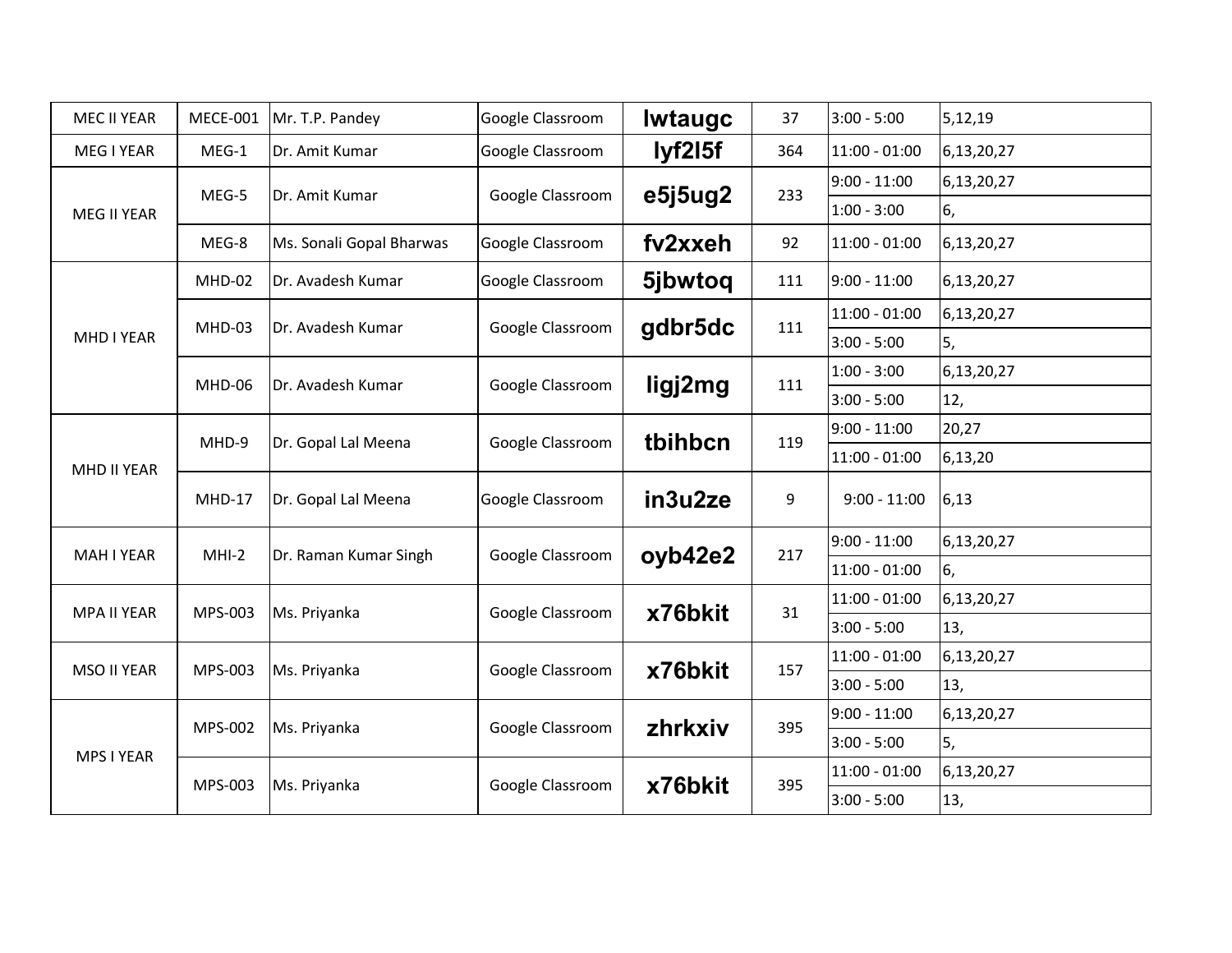| <b>MPS II YEAR</b> | MGP-004         | Ms. Priyanka       | Google Classroom | clybwh7 | 379 | $3:00 - 5:00$     | 6,         |
|--------------------|-----------------|--------------------|------------------|---------|-----|-------------------|------------|
|                    | <b>MGPE-007</b> | Dr. Maheep         | Google Classroom | ppf57wq | 277 | $ 11:00 - 01:00 $ | 6,13,20,27 |
|                    | <b>MPSE-007</b> | Dr. Maheep         | Google Classroom | ncah3j6 | 447 | 1:00 - 3:00       | 6,13,20,27 |
|                    | <b>MPSE-008</b> | Dr. Shweta Rathore | Google Classroom | byubv4h | 455 | $9:00 - 11:00$    | 6,13,20,27 |
|                    | <b>MPSE-009</b> | Dr. Maheep         | Google Classroom | psq5nxb | 20  | $1:00 - 3:00$     | 5,12,19,26 |
|                    | MPSE-011        | Dr. Maheep         | Google Classroom | xymmur5 | 48  | $3:00 - 5:00$     | 5,12,19,26 |
|                    | <b>MPSE-012</b> | Dr. Maheep         | Google Classroom | msj4mug | 12  | $3:00 - 5:00$     | 13,20,27   |

Subject Name :- You are required to attend your counselling at the scheduled date and time. Please get in touch with your counsellor at the earliest. The

- BSWE-03 Social Work intervention with communities and institutions
- BSWE-04 Introduction to Family Life Education
- BSWE-05 Introduction to HIV/AIDS
- BSWE-06 Substance Abuse and Counselling
- DNHE-3 Nutrition and Health Education
- MEC-002 Macroeconomic Analysis
- MEC-103 Quantitative Methods
- MEC-004 Economics of Growth and Development<br>MEC-105 Indian Economic Policy
- MEC-105 Indian Economic Policy<br>MECE-001 Econometric Methods
- Econometric Methods
- MEG-1 British Poetry<br>MEG-5 Literary Critici
- Literary Criticism and Theory
- MEG-8 New Literatures in English
- MHD-02 Aadhunik Hindi Kavita